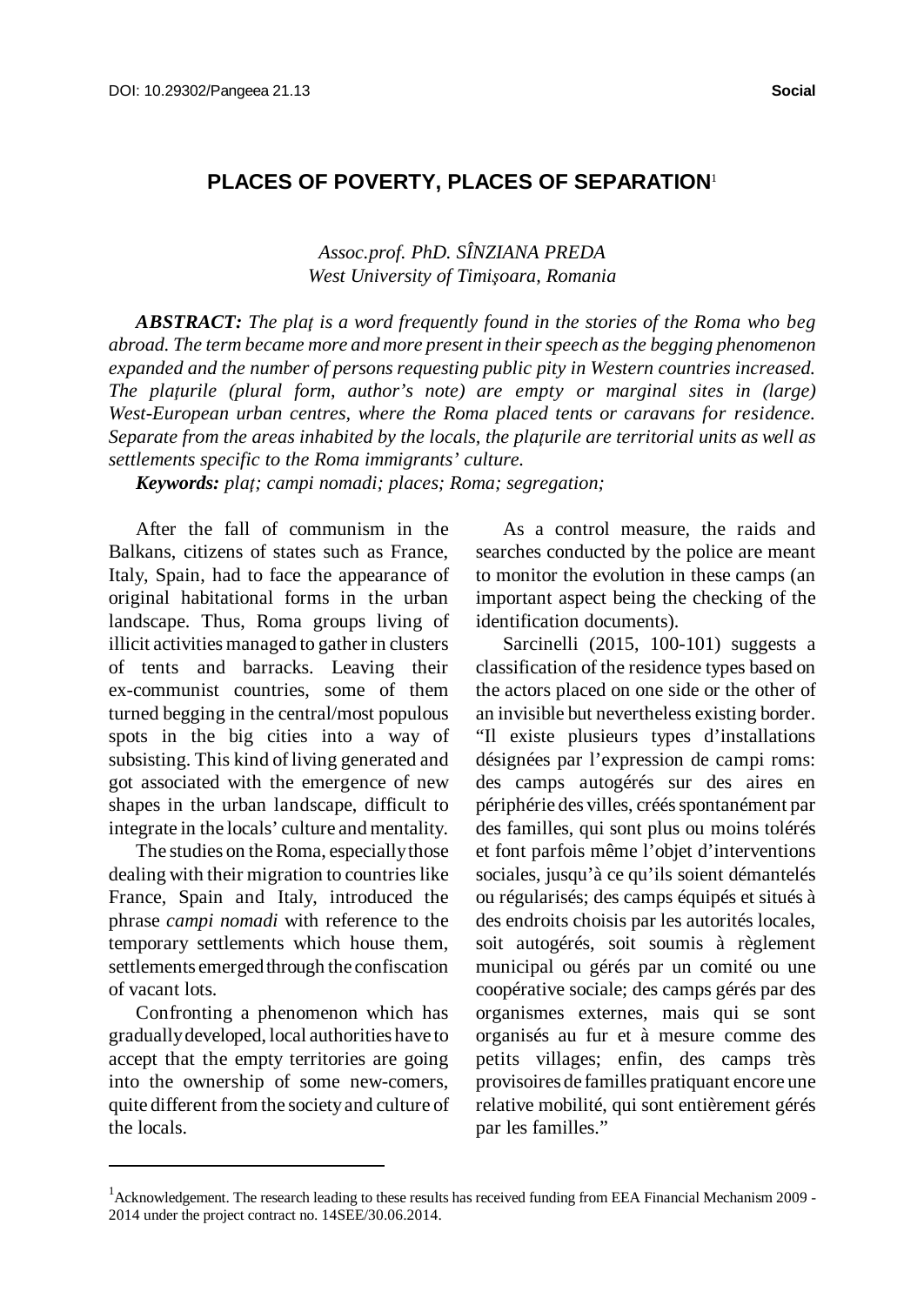Jon Calame and Thomas Richard (2010, 787), cited by Samuel Delepine (2014, 406) emphasize the group character of the isolated foreigners in the middle of a mass of natives. Although, formally, everyone knows the existence of the areas occupied by the Roma, those areas are separated bythe societyin the middle of which they were formed. "'Ces enclaves ethniques officielles, isolées et coupées de la masse des résidants urbains par des barricades physiques et institutionnelles, aident le gouvernement italien à gérer et à contrôler une communauté rom perçue comme congénitalement malveillante et sans valeur économique.'"

Borders become visible not only by skin color, byanxietyabout an undesirable group, but especially through the value attributed by natives to unwanted immigrants. Not only do they occupy a territory that does not belong to them, but it also represents an economic problem. "'Elles correspondent bien à la notion étendue de ghetto ethnique définie par Loïc Wacquant: 'un outil' pour appuyer un 'régime spécifique de domination raciale', une réponse à 'des faits sociaux dérangeants' qui prend pour cibles les parias pauvres'" (Calame & Richard, in Delepine 406).

Nicolae Gheorghe (2012, 10) uses the word "nomad", which explains the origin of the phrase. In Romania, the term is used about Gipsies only in reference to their ethnic history. In Italythough, the belonging to the Roma people attracts the "nomad" attribute and enforces camp integration. Therefore, in the countries where the Roma immigrants arrive, nomadism is seen as an actual component of their identification and it represents a stereotype with a negative function. "Under these circumstances, one can state that the overlapping between 'zingari=nomadi' is imposed, is prejudged, both bymeans of a popular stereotype and by the laws of public administration."

Gheorghe (2012, 10) also notices the characteristic of an "exercise of freedom and personal responsibility" in the assumption of the term nomad. "Looking at it from another angle, the people and their respective families had a certain degree of freedom of choice: I want to dwell and live like this. It is your right! So you have chosen to live like this and then your labeling as a 'nomad' is your option too, you cannot say that things are enforced upon you, that you are forced to live like that, that you are constrained by laws and administrative pressure, coming from outside, that you are completely dominated. In Romania, although part of the Roma complain about being discriminated against (by the state and the citizens), they are a recognized ethnic minority with all the rights and obligations derived from this. The choice of leaving to the West brings about a significant change, as the Roma lose the respective status. The establishing in *campi nomadi* means obedience to foreign laws, administration norms meant to regulate the camps, seldom authorized, more often seen as 'tolerated' or 'abusive'."

One should take into account the fact that N. Gheorghe's remarks reflect the vision of the Roma activists: the immigrants are not concerned with their (il)legal status, but with the money obtained. Living on *the plaţuri* can be tough (most of the times it cannot be seen as a living), still the Roma choosing it see it as worth the effort in hope of the amount of money they will gather.

## **Media Reflections**

Although conditions in camps are extremely poor, the *plaţuri* are a living alternative for the Roma. Given the acceptance of the unsanitary conditions in the *campi nomadi*, it is obvious then that the places they had left behind were even less suitable for a living. Poverty affecting a lot of Roma people and the lack of possibility for them to be integrated in the socioeconomic environment in the countries of origin, point the Roma almost unavoidably to begging in the West of Europe. There they manage to accumulate sums of money impossible to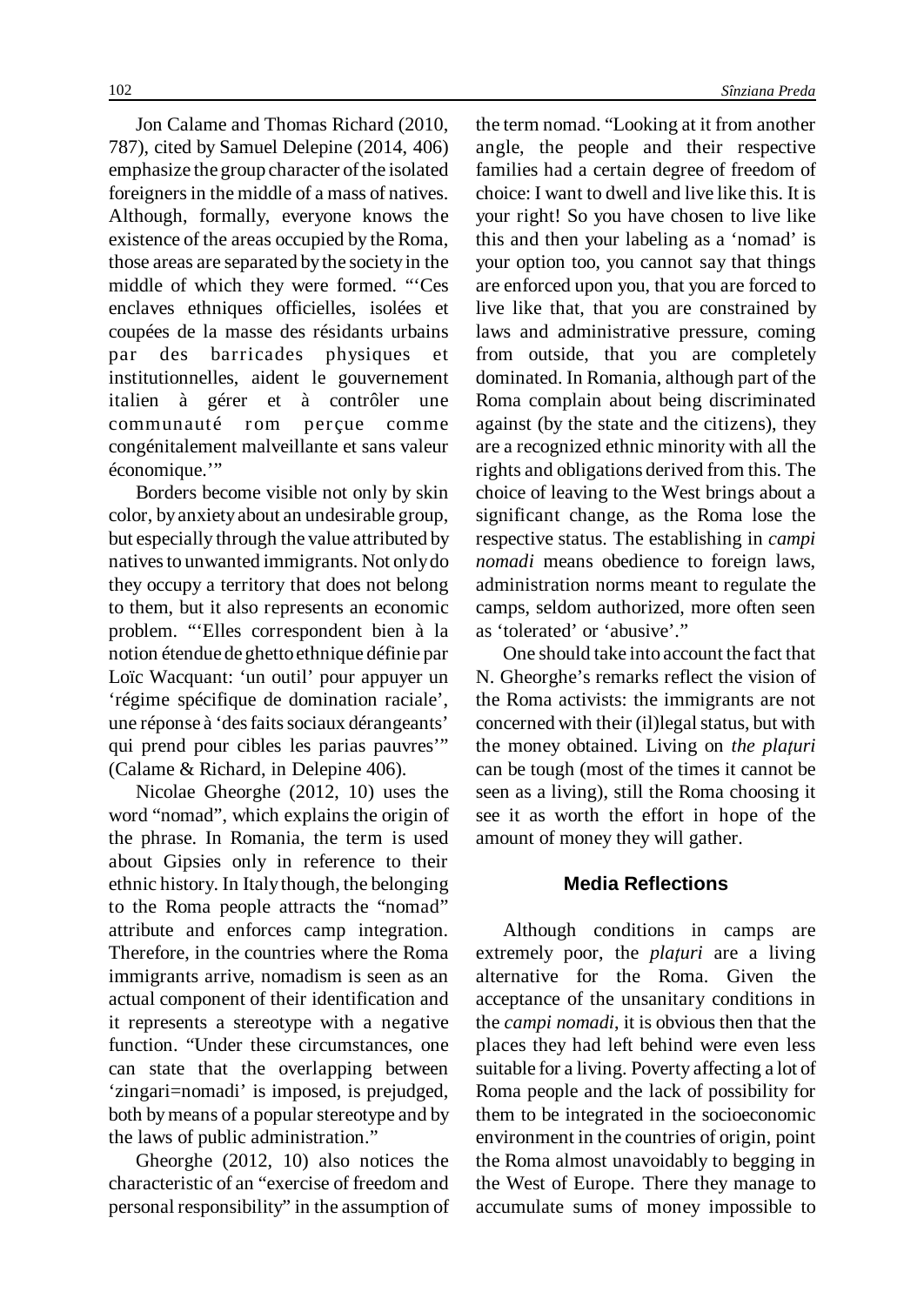obtain at home, at the cost of surviving in inconceivable circumstances for what we call a normal life.

A series of such cases are from time to time the object of journalistic inquiries. The printed and online media (in Romania but mainlyabroad) presentsimpressive stories of people caught in the trauma of dislocation, between worlds and cultures which differ, fighting for a roof over their heads. The reports are merely pretexts for (rhetorical) debates on the thorny issue of immigration camps, generally of the Roma coming from Eastern Europe, on the necessity to improve the living conditionsfor the unfortunate. The description of such dramatic experiences undoubtedly touches on the problem of housing: newspapers publish photos of the *plaţuri,* of the Roma living in improper spaces, in makeshift lodgings. The comments made by journalists and Roma people are extremely eloquent.

"Angelica is outraged. Only one offspring is left with her in the house on Munca street. It is a girl who worked in Italymilking sheep with her husband. 'I understood that they are moving the bazaar here and we will be relocated on a field, uphill beyond Valeni village. No one will stay here, Miss! No one! I'll take my kids, cause that's all I need, and I'll go to France.' There, even if they will live in a shanty patched with rags picked from garbage bins, sheltered from the rain by plastic and cellophane bags, theywill receive fried chicken legs from the Arabs and sweet bread from a merciful Romanian." (Vdovîi, 2011)

"The *plaţ* they set their tent on was hidden behind some reeds in a park in the French capital. They found out from some Bulgarian Roma that they are about to be expelled and they left one day before. She was with her little girl and her partner. Not for long though: one month later they found their way back and set up another tent. 'We saw the Bulgarians they was already there so we got back too. Police officers and guards would walk by and made no comments.' The

new 'house' was held up by two sticks supporting bags, cardboard pieces and clothes. 'We slept on the ground, on a blanket. Rats would jump over us at night.' They will go back to those rats most willingly. In France, despite not having a proper job, they manage to earn even 30 euros per day. For that kind of money they will befriend even mice. 'We used to work, but we were made redundant. I was a cleaner at some offices and blocks of flats, but they didn't need me any longer. How was I supposed to live of 40 lei per month, the child allowance?' (Vdovîi, 2011)

"Torino is one of the favourite destinations of the ethnics from Caras who go to work abroad. Once they arrive in Italy, together with the minors they have in their care, they stop in the enormous *plaţes* where they have arranged a provisional house in order to have a roof over their heads. From the stories of the ethnics returning home, we find about the wretched conditions. Rats roam about the place, and the so-called lodgings built from plywood, boards or cardboard pieces are at high risk of being wind swept. The nomad camps are an eye sore for the passers-by and serious hotbeds of infection." (Bejenariu, 2014)

"A few dozens of Romanian Gypsies were evicted on Wednesday from a camp set at a junction in Creteil, in the Val-de-Marne district, at the outskirts of Paris, where they had been living fro about seven month, announced Mediafax, quoting the local press. 'We are looking for hotels firstly for the families with toddlers and for the pregnant women', stated Laurent Godin, a member of a committee for Gypsy support, adding that 'nothing is certain' for the rest of them. Untill late evening on wednesday, 42 of the evicted Gypsies already had a place to spend the following nights, in hotels in Paris, Saint-Maur, Saint-Maurice, Villepinte (Seine-Saint-Denis) and Essonne. Somewhere around 20 other Gypsies were however left without a shelter." (Neagu, 2010)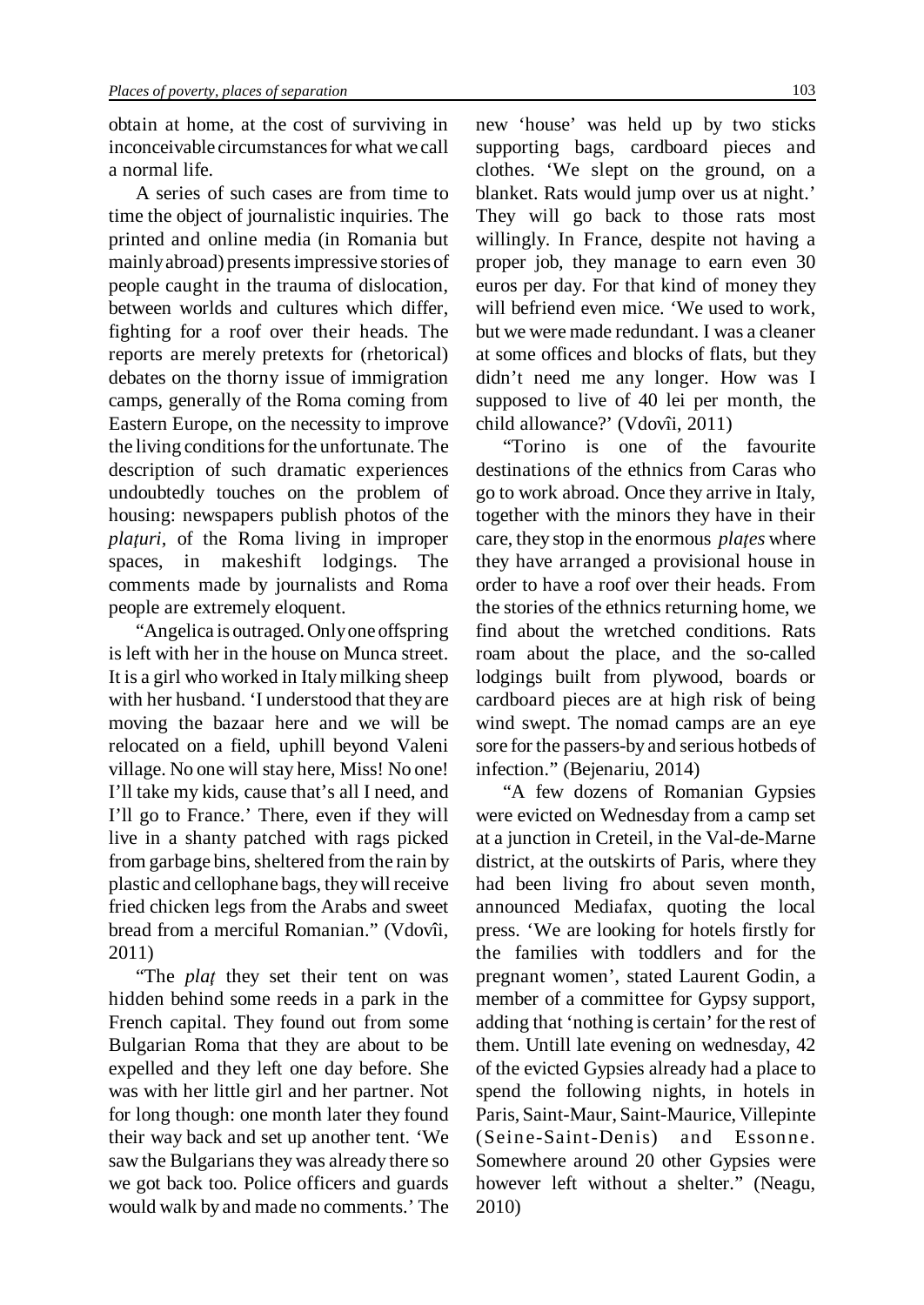The xenophobic reactions of the majoritarians are projected against the camps especially when some of the inhabitants of *campi nomadi* are engaged in crimes. "The Times writes that in Napoli the locals have lost their patience waiting for the authorities' measures of deporting the Gypsies to have a considerable effect. People have taken the law in their own hands. Tens of young people on scooters have thrown fire bombs on the Gypsies' caravans. The newspaper states that some of the arsonists might have been stirred into action by the Neapolitan mafia, Camorra. Hundreds of Roma families are running from the area, taking refuge with their relatives in other regions in Campania or even with some Italian families outrage by the xenophobic outbreaks. The Independent notes that Gypsies have lived in Italy for seven centuries. 70 thousand out of a total of 160 thousand Italian Gypsies have Italian citizenship. But the situation deteriorated after January 1st 2007, when a large number of Roma people arrived from Romania, concludes the Independent." (Atacuri xenofobe, 2008). Having a really low degree of school tuition and professional training, a part of them turn illicit activities into means of earning, finding a justification in the lack of opportunities in their countries of origin.

"Antoine Wirtz is another mediator for the Gypsy, a Belgian, who sympathizes with the fate of the Roma newly come from eastern Europe in huge numbers: It is tragic that many of them come here from Romania, but have no benefits here, no medical care, no rights and when they get sick they might as well kick the bucket… it's horrible what they are going through." (Alexe, 2012)

Therefore, the issue of the camps involves several actors whose interests clash. Besides the Roma trying to survive, the Western citizens want to have a safe and pleasant urban landscape, the authorities – order, and the Roma activists – rights for the people theymilitate for. Understanding their precarious situation, some Roma people make efforts to build a good relationship with the locals and the police force. This means taking care of the place where they get shelter for months on end and also for maintaining a homogeneous group inside the camp.

"So we have a *plaţ* where we live. So there live only us, people from the village Barghis. We rejected them (other Roma, author's note). If we accept them, when the police comes, they...us. They ask for our ID, we have numbers at our barracks, they have taken our fingerprints from all of us too. If you told them: we are beggars and just look at these barracks, they are extremely clean, go to those who commit crimes (Roma from other counties, such as Calarasi or Valcea, author's note), don't come to us.' (And what kind of barracks do you have? Who has built them?) - We have. (In the city, near the city?) - No, we are 1 km away from the city. If you have heard of the European Oncological Hospital. (So it is in the outskirts, isn't it?) - Yes, pretty much outskirts indeed. It is near the entrance in Milan but we are very far from the city. So for us, we take away the garbage from there, we leave nothing there. We don't burn them either. Cos we used to burn them a while ago and the boss warned us, saying: stop burning it because it's toxic.' (What boss?) - There is an owner there who has the land in leasing for agriculture. (So you are living on someone's land then?) - Yes, it's the land of the town hall. (How do they accept you?) - So, the town hall accepted us very well. Last year when they demolished the barracks for the reason with Valcea, they asked us, the social workers came and they say: 'we shouldn't do this to these boys, to tear apart their barracks' (Did the carabinieri come to do that?) - No, no. The local police, from the town hall.

(What happened with the guys from Valcea?) - They have… beggars in the streets who make money for them, they've got a… (A net?) - Yes, it's a net doing… (Bad things?) - Bad things. Yeah, that's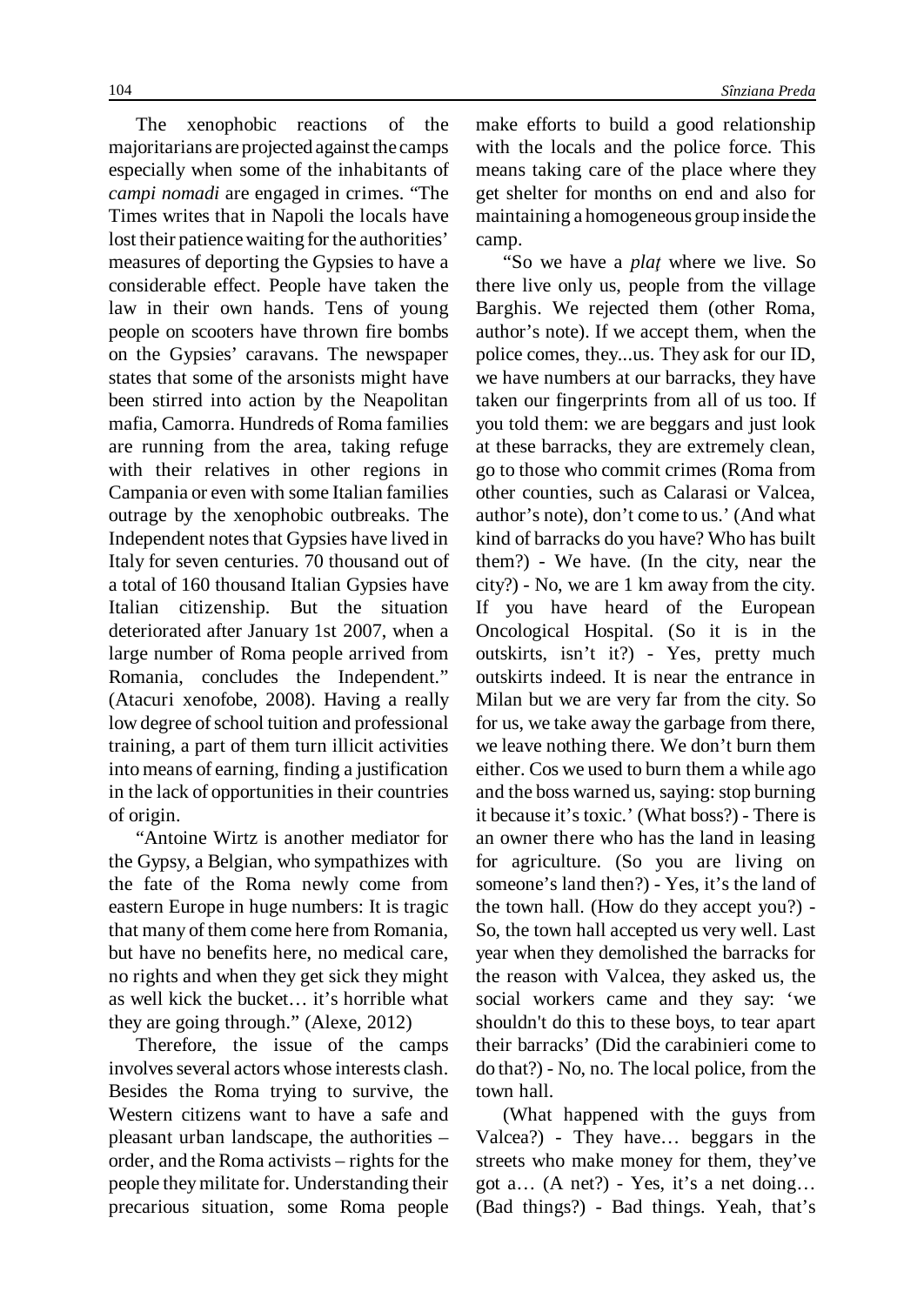something. (And then they dismantled your places?) - They told us: 'Are you Romanian?' the policeman, the officer asked the social worker: 'If they are Romanians, the car is here, there's nothing we can do. They will suffer (the consequences author's note) too like the others did. If they came, we tear apart everything.' Then we bought small tents like this and even the social worker explained to us: 'let there (pass, author's note) two weeks and return because there will be… an emergency when they cannot ask us to break your barracks again."

(Emergency?) – Emergency, errr, for the likes of us, errr, who theycall nomads. There they call us 'nomads'. Emergency is when outside, the cold comes and rains and stuff. (And then what do you do? Live in tents?) - We stayed for two weeks and then we reassembled the barracks. (So that means you can also live in winter there, right?) - Yes, it's really hot in the winter there, very… We make fire and not from wood. (What do you make fire with?) - With alcohol. Red methylic alcohol. We put a little tin and with two kilos in the winter we'll make fire all night. (Have you come up with this idea or how do you know to do that?) - From our ancestors. You know, also the old ones… (The old tent living Gypsies?) - Yes, people who lived there in tents before us, they invented it. 'Cos when the Russians saw us they would say: 'Hey, how do you drink this? It's got 90 degrees, they says, - You drink this? Hello, are you nuts? If you drink it, you'll die. This is just to make fire, that's all.' (Are there also Gypsies from Russia there?) - Yes, there are Russian Gypsies too. (Do you have connections?) - No. We don't have any business with them, we won't deal with them, because they are really, really mean people. Also the Serbians and the Bulgarians. (Do you mean Gypsies from Serbia or Bulgaria?) - Yes, yes, yes. They have a camp with caravans and such but we never go to them, no… (Do they live better having caravans?) - Yeah, they do live better, but we don't… mingle with them,

'cos they have other interests. (Other interests… How many of you there are from Barghis?) - For now there's 40 people left. (Only tent living Gypsies?) - Yes." (A. L., male, interviewconducted bySînziana Preda in Bîrghiş, Sibiu county, June 6, 2015).

This case highlights the better position of a *plaţ* compared to others, such as those reported by the media. The explanation is to be found in the characteristics of the group occupying the land: if we are talking about a community formed before the settling on the *plaţ*, then the concern for the living conditions is present. Of course, as illegal occupants, tolerated by the local administration, the Gypsies living in tents understood the significance of proper civic behaviour. This is also visible in the appearance ofthemakeshift dwellingswhich they strive to maintain (in order to show an acceptable image to the locals or, rather, to the authorities). Beyond such examples though, the territories defined as *plaţuri* and *campi nomadi* continue to be a problem from various angles: legally, socially, economically, racially, aesthetically, urbanistically.

## **Conclusions**

Risen in the urban landscape of Western Europe in the last decades, the *plaţuri* function as spaces of separation and (self) confinement. On the one hand, they are landmarks of Alterity, of the undesirable ones; on the other hand, theymark territories where the Roma live according to their own style, following rules they know and respect.

The *plaţuri* hide the unwanted. *campi nomadi* are not a pretty sight: the less visible they are, the less they will disturb the city-people's view. They must become invisible tothe contemporary, highlyevolved society of the cities of the future. From an aesthetic and functional point of view, the spaces packed with barracks and tents do not match the city around/next to them.